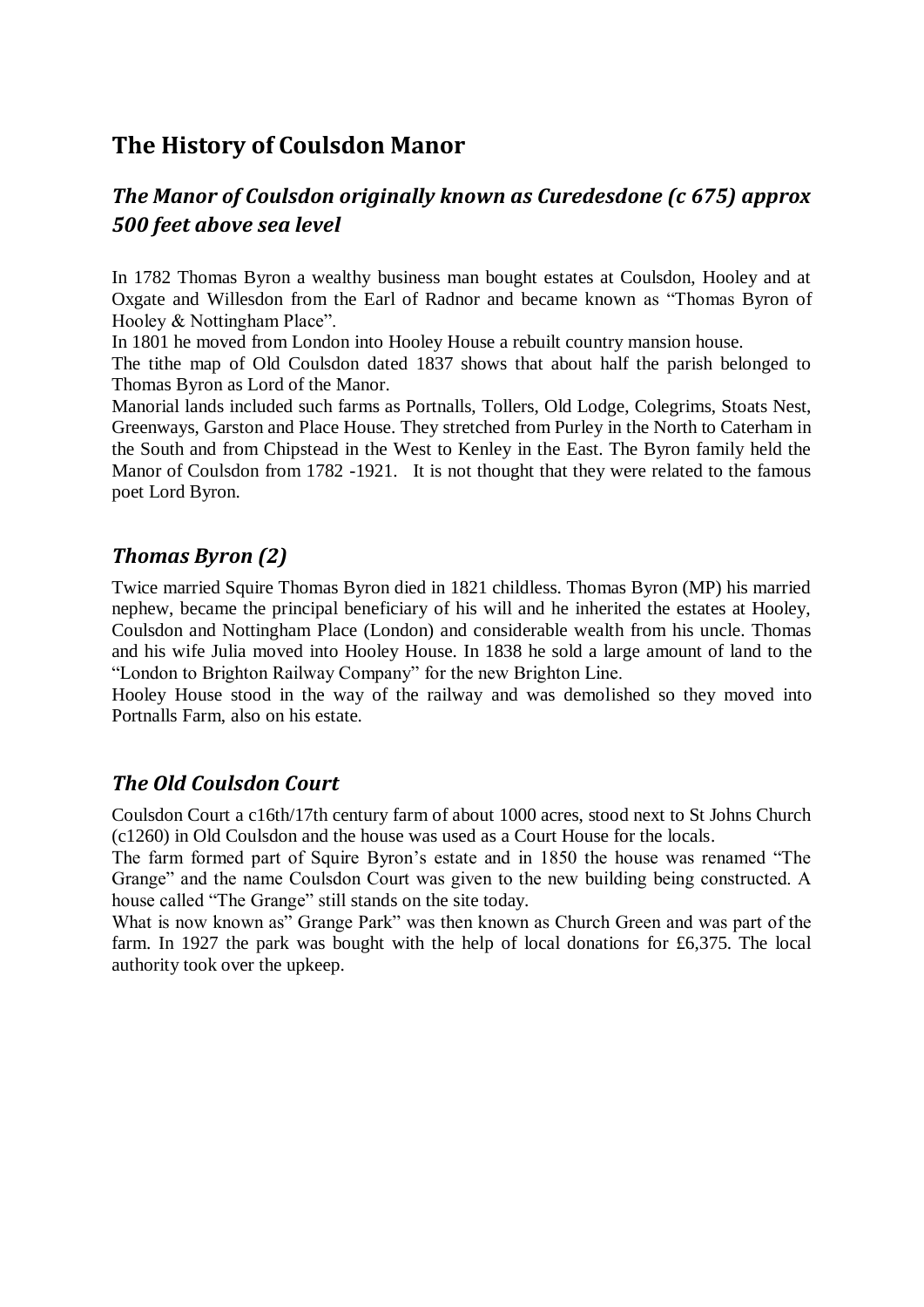

# *The New Coulsdon Court*

The foundation stone of the new house was laid in 1850 by Thomas's son, Edmund then aged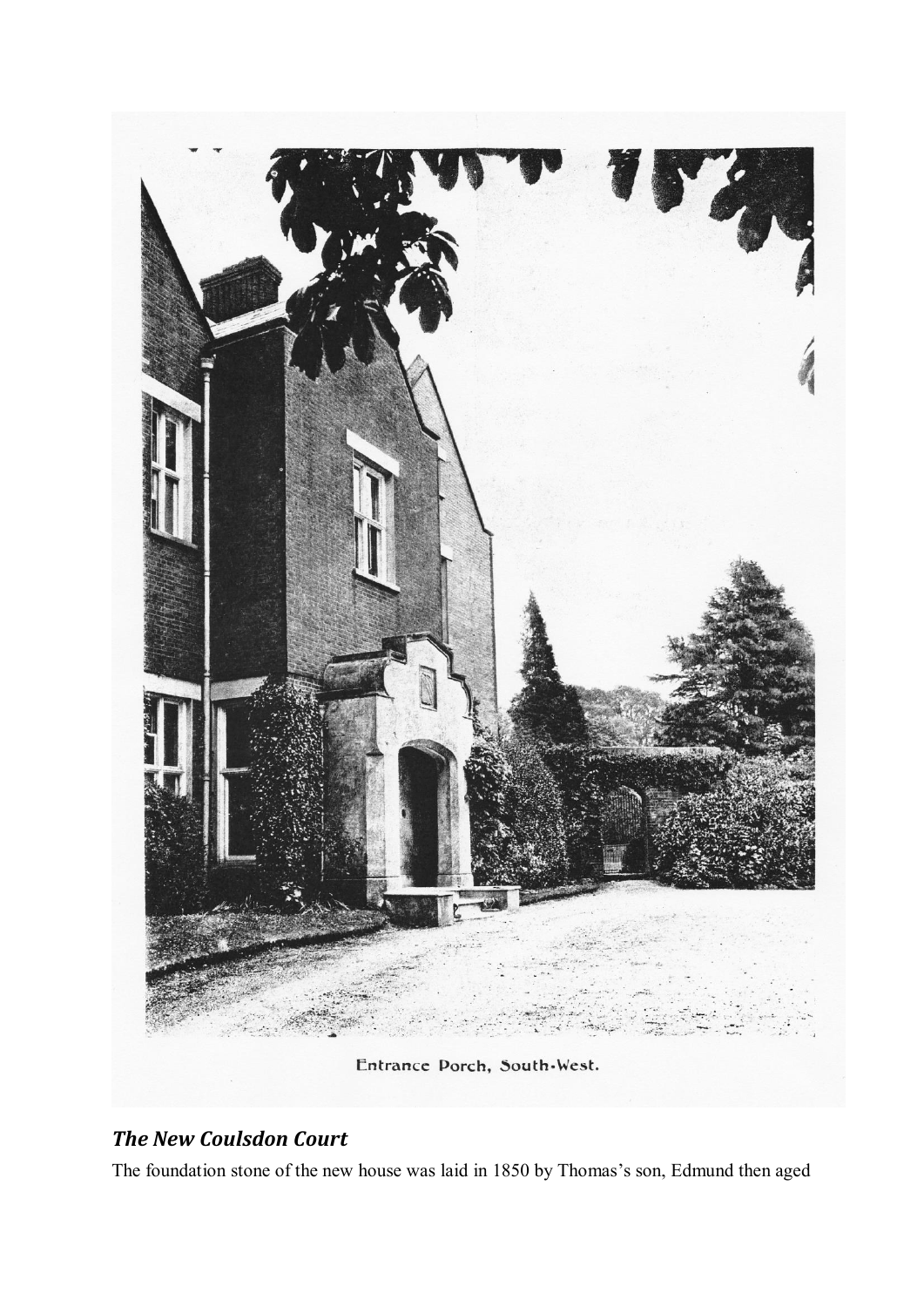six and it took six years to complete. The name "Coulsdon Court" was given to the new manor house.

The new Coulsdon Court was built on the site of Old Hartley Farm which can be traced back to 1235 when it was called "Hartlees". The new house is said to have been built from bricks made locally at "Crossways"(Coulsdon Road, Old Coulsdon).

Squire Byron resented the public road called "Hartley Old Road " passing so close to his new house so in 1854 he created a new road called "Byrons New Road " (Now called Hartley Down) to enable travellers to bypass Coulsdon Court. He created a gated drive at the head of Hartley Old Road. The line of the carriage road can still be traced across the golf course on the 12th & 13th holes up to the house. In 1856 they moved into the new Coulsdon Court. Squire Thomas Byron (2) died in 1863 and he left behind his wife Julia and two sons Edmund and Henry. Edmund then aged 19 being the eldest son became Squire of the manor.

The family remained at Coulsdon Court until 1921 and the family crest is still over the old front entrance to the house now covered by the new porch. The family pew and graves remain at the parish church of St John's in Old Coulsdon.

Thomas Bainbridge's Map dated 1785 gives us names of the fields that once surrounded Old Hartley Farm and now form part of the golf course. Names of interest are, Kempstone Lodge, Merchants, Spat Grove and Peppers Field & Great King Hill., whilst others are descriptive such as 12 Acres, Chalk Pit Field and Kitchen Garden.

# *Edmund Byron*

Edmund had a passion for field sports and later became master of the "Old Surrey Hounds" which were kennelled at nearby Garston Hall, Waddington. He rode a famous Irish horse called "Pat" who was described as a "A rum un" to follow and a "Bad un" to beat. As a result of a number of falls Byron walked with a limp. He liked to shoot and had pheasants reared on the estate for this purpose. The largest wood at the time was "Inwood" which covered about 40 acres. Part of the wood remains on the east side of the golf course, it was probably there that Squire Byron entertained the local gentry and farmers with huge shooting parties. He was known as "Nobby" to his close friends. He refused to have either gas or electricity installed in his house preferring instead candlepower. He was a deeply religious man and attended church twice on Sundays. He was married to Emily Byron who died in 1908.

At a general election in 1885 Squire Byron sent down his newly enfranchised farm workers to the polls with instructions to vote for the Conservative candidate for East Surrey.

In 1877 there was a famous lawsuit brought by the Hall Brothers who farmed "Little Roke" to the North East of the estate. Byron was taken to the Court of Chancery for restricting the commoner's rights. Hartley Down had already been enclosed and there was a threat of further enclosures and the removal of turf and excavation of gravel from Coulsdon Common and Riddlesdown. After a long battle, the brothers won but found themselves faced with £3510 costs. This event was thought so important that it was reported in The Times.

William Hall was a good business man and caused the City of London to take interest in the commons. In 1883 the City Corporation paid Squire Byron £7000 for 346 acres of Coulsdon Common. They also paid Hall's legal costs. Hartley Down never returned to public open space.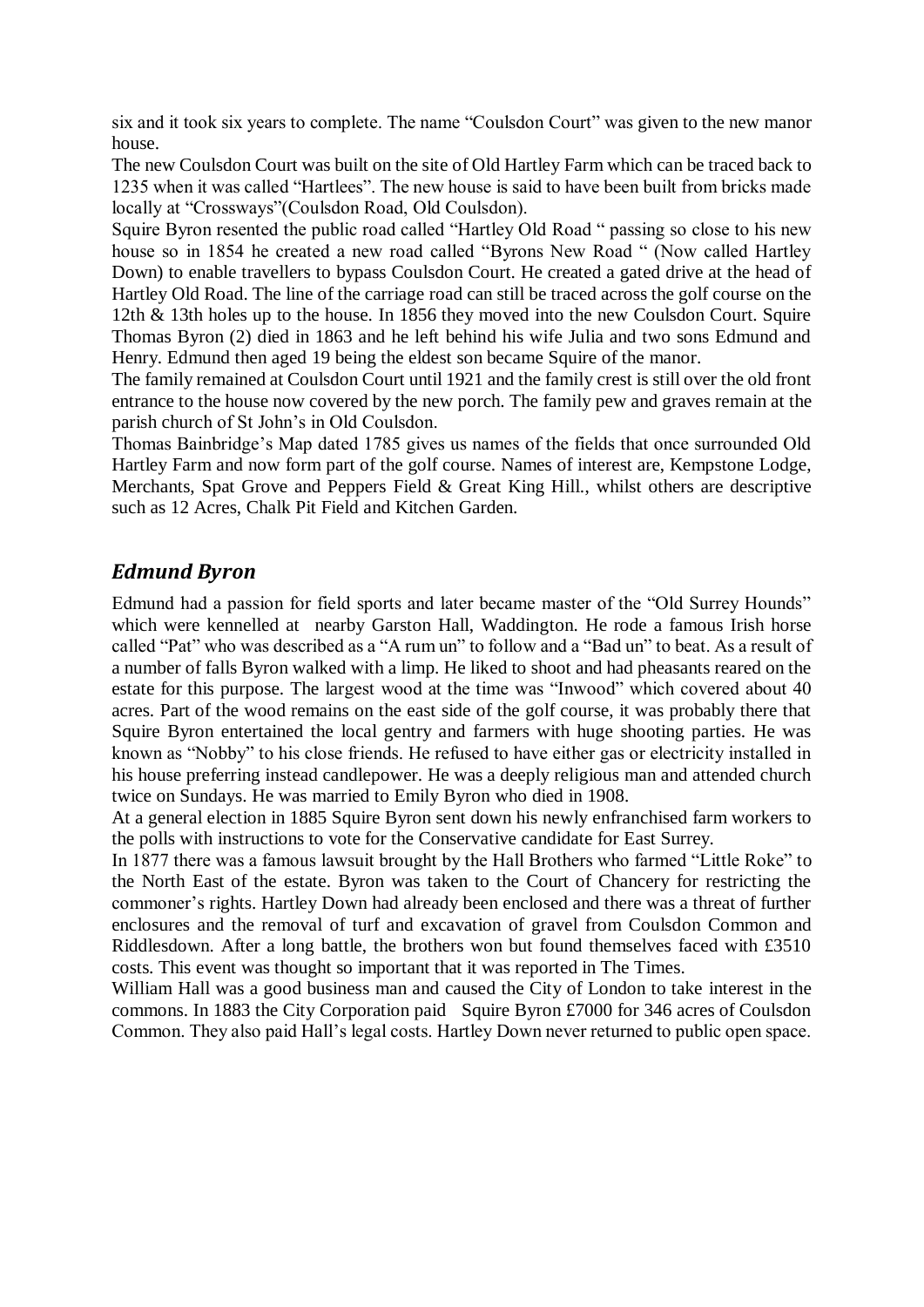

# *The Private Estate*

A description of the house in the early 20th century tells of a downstairs hall with diamond shaped tiles on the floor, a drawing room and a dining room which was the largest room. The Squire had a library downstairs and a secret room where he kept his guns. There was also a butler's room, a head housemaid's room, staff room sitting room and scullery. Most of the rooms could be identified until the end of the late 70's. Butter was homemade and meals were cooked on an oil fired "kitchener". At that time water was collected from the roof or it came from a well on the property. Hot water had to be carried upstairs where there were hip baths in the bedrooms. The Squire's needs were attended to by his butler, who was assisted by a footman. Head of the female staff was the head housemaid who was in charge of the ladies' maid, cook and kitchen maid. In the stables which stood on the site of the modern terrace houses to the North west of the house, there were two hunters and a four horse coach which were looked after by the groom. There was also a coachman.

### *The Garden*

Near the stables was a walled garden where there were violet pits, strawberry beds, a conservatory and vinery with two vines. On the wall of the garden grew fruit trees including peaches and nectarines on the south wall, plums on the east, morrello cherries on the north and figs and pears on the west walls. This walled garden had been built on what was a kitchen field in the days of Old Hartley Farm. The site is now occupied by the tennis courts. A road ran down the north side of the walled garden to serve the lower fields, the remains of the wall can still be seen and a large fig tree still remains at the western end. The ornamental gardens were where the car park and four council owned houses now stand. On the southern side of the house were well kept lawns studded with fine trees. To the western side trees were planted to partially obstruct the view of the new Cane Hill Sanatorium. North east of the house was a grove of mixed trees. Part of what is left of the grove remains between the 7th tee and the 9th hole. On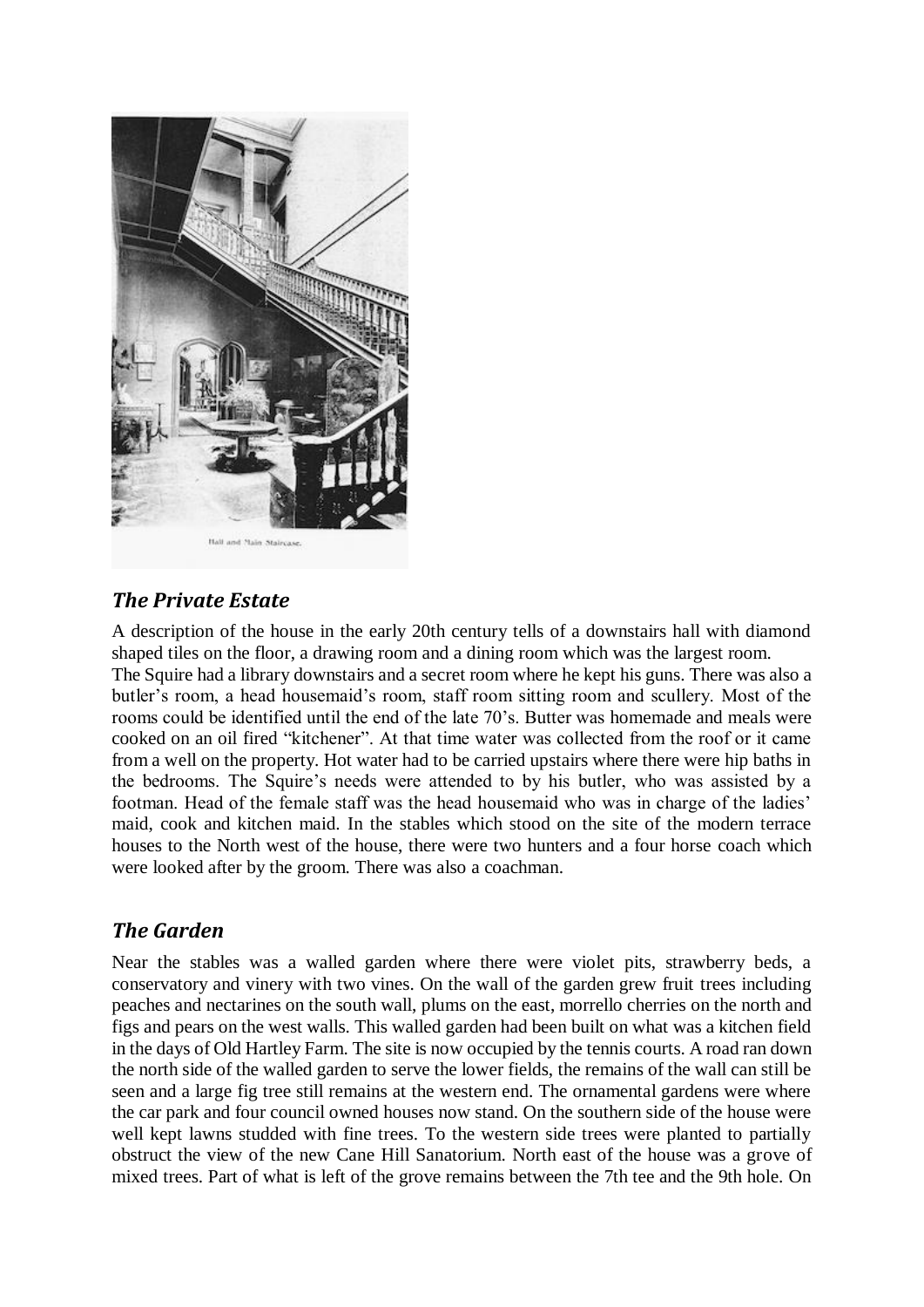the south side of the house one can still see a Ha-Ha which divided garden from parkland, there is a small bridge over it now, and there was also a pond. A Ha-Ha is a concealed wall which prevents cattle or deer from wandering into the garden yet allows unrestricted views from the house over the parkland. The parkland beyond this had been well planted with deciduous trees to the south and west and conifers to the east. Many were planted quite early in the development of the estate. It was said that there was a specimen of every native tree (Unconfirmed). Splendour was added by two peacocks which strutted around the lawn. The garden was maintained by three gardeners and three gamekeepers were employed to breed the pheasants and keep down the poachers. The head gardener Charles Stoneham made Christmas wreaths each year from a variegated holly trees growing adjacent to the house.

# *The End of the Dynasty*

In 1921 Edmund Byron died aged 77. He was buried in the family tomb which was lined with moss by the staff. The coffin was carried across the park by his tenants and staff to St John's church. School children who attended the funeral were each given a shilling (5p in today's money) and the tenor bell tolled 77 times once for every year of his life. As Lords of the Manor the Byron's were local benefactors. They built Alms houses for their retired staff (opposite Coulsdon Bowls Club) and gave land on which Smitham Bottom School was built. Coulsdon as it is now known was then known as Smitham Bottom. In 1803 Thomas Byron had proposed the Coulsdon workhouse which was built shortly afterwards and also cottages for the poor. He left a married son and a grandson Arthur and they moved to Wiltshire after his death. Arthur later returned to London and was well known as an athlete and author. He is also buried at St John's with his family.

### *Golf Course Development*

Following Edmund Byron's death the estate was placed in the hands of the trustees. On the 24th of October 1922 the whole estate was put up for auction this included mansion and grounds, farms and residential properties, a total of 1226 acres. In 1923 the trustees sold Coulsdon Court to a local developer, Charles H Cearn, for £32,500.

In July 1925 Mr Cearn conveyed 220 acres to Coulsdon Court Estate Ltd, a development company, for £70,600. Under an agreement he would lay out a golf course on the 35 acres that he retained, construct 6 tennis courts and reconstruct Coulsdon Court to suit the purposes of a golf club. Mr Cearn's expenditure would be limited to £6000. This was to remain a Country Club for at least 15 years. The developer on the other hand was to build houses on his land and every house purchaser would have the right to become a club member for a fee of 20 guineas. The club had a ceiling of 200 members. Mr Cearn commissioned Harry S Colt to build the course. Harry S Colt was a famous golf course architect known for the design of Sunningdale, Royal Lytham St Annes, St Georges Hill and over 300 courses worldwide. His design principal was that the golf course must blend in and not be imposed on the landscape. The course was a private course until just before the second world war and the first golf buggy in England was used on the course.(Still have them I think). Leslie Cotton, Henry Cotton's brother was course Professional. Henry & Leslie played many a match here. The development company however later pulled out of the housing scheme and Mr Cearn had his 220 acres back in his possession. In 1934, Mr Cearn sold his estate and golf course to Ukrainian Mr Nenski for £62,200 who resold it to a development company, Purley & Coulsdon Estates Ltd that he controlled, for an additional £15,000

In February 1936 the development company offered the golf course, land and house for sale to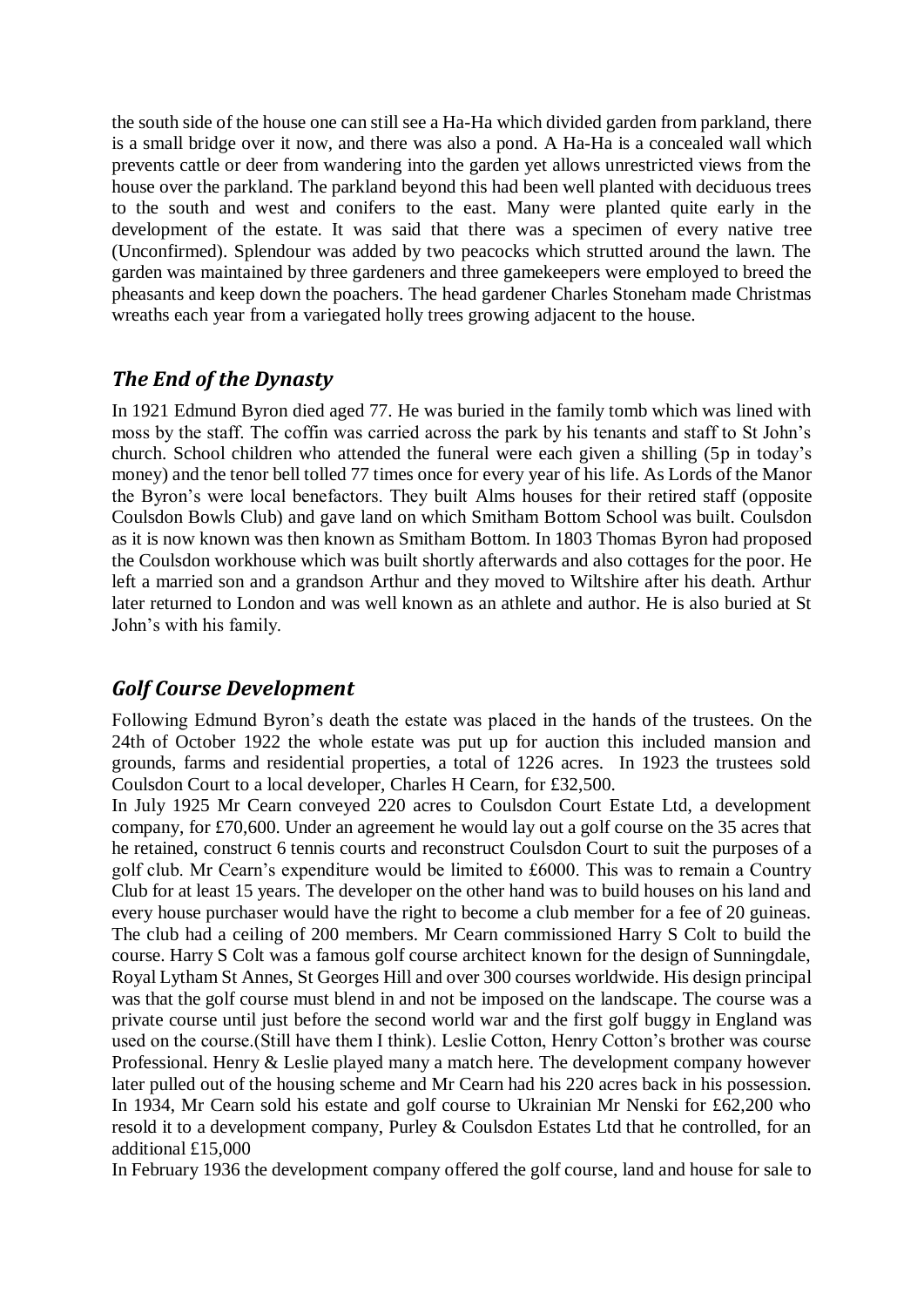the council who agreed in principal but not to the price. As the price could not be agreed upon the company threatened to sell to a builder for development. The Council took out a compulsory purchase order. This led to a public enquiry in November 1936 which resulted in the Ministry of Health (Forerunners of the Ministry of Housing and Local Government) confirming the compulsory purchase order. The Urban District Council tried to obtain a green belt grant towards the purchase but did not succeed.

The Land Values Reference Committee had to be called in to fix a price. Frank Hunt a former valuer to the L.C.C and a resident of Croydon was appointed as official arbitrator. The price was fixed at £54,735 for just over 146 acres to include the golf course, house and other buildings. A further £1,600 was paid for certain effects in the house and on the estate and the purchase was completed on the 26th November 1937.

# *Municipal Golf Course\_*

Even before the purchase was completed the council appointed a special committee known as Coulsdon Court Committee to consider the future use of Coulsdon Court. In July 1937 by the casting vote of the Chairman, the Council agreed that the estate should be retained as a public open space. The Coulsdon Court committee were authorised to investigate the possibility of leasing the course to the existing club or opening it as a municipal course. They decided on the latter. The course was opened to the public as Coulsdon Court Golf Course on the 8th January1938 just before the onset of World War II.

During World War II Coulson Court was commandeered by the R.A.F as a mess and leisure centre. The Grange, mentioned earlier, was used as an operations centre for Fighter Command Kenley from September 1940 and was visited by King George the VI. Men and women working for fighter command used to walk across the course between shifts to get to the club house. During a raid in 1940 a German Messerschmitt 110 crashed in flames killing all the crew. It is thought it crashed somewhere near the 4th tee damaging some of the houses nearby. Also a few bombs fell onto the course and it is thought two craters still remain until this day on the side of the 7th fairway and between the 8th and the 9th fairways (Disputed by Hector Fudge).

The Coulsdon and Purley U.D.C(Later to become part of Croydon Council) took the golf course back after the war, filling in some of the bomb craters and relaying the turf where cereals had been growing as part of the war effort.

The 35 acres at the northern end were still open parkland but were used when the course was extended and changed after the war bringing the total to 140 acres. The course has been considerably altered from the original design. It was said that at some point in its development it had 365 bunkers, one for every day of the year.

The Golf Course was opened again to the public in 1946. As far as records go it shows that the Artisan club was formed in 1946 with Tom Searle being among the founder members. Hector Fudge also became Assistant Pro in this year when he was just fourteen and a half. The Ladies club was formed in 1947 and the Veterans in 1949.

There used to be a green keepers cottage at the bottom of what is now the driving range and 10th hole and this can be seen in the Hector Fudge painting played for each year by all the clubs.

# *Further Developments*

By 1981 the house was falling into disrepair and threatened with demolition so Croydon Council, not wanting to spend money on it themselves, decided to lease out the house and the